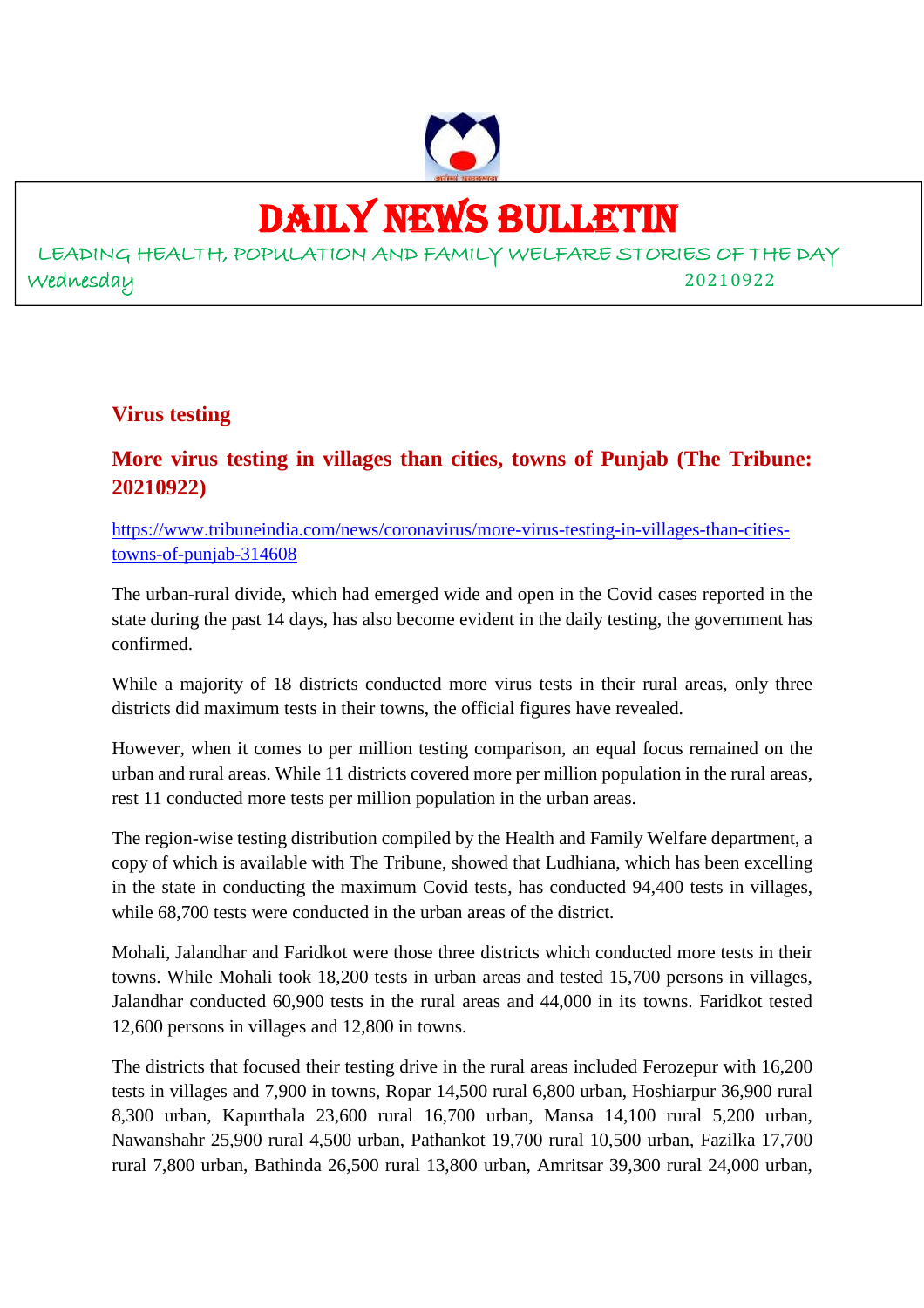Fatehgarh Sahib 13,200 rural 9,700 urban, Sangrur 40,500 rural 14,500 urban, Patiala 32,000 rural 26,800 urban, Tarn Taran 28,200 rural 5,300 urban, Barnala 19,400 rural 8,300 urban, Gurdaspur 87,700 rural 17,700 urban, Muktsar 26,300 rural 9,900 urban, and Moga conducted 16,000 tests in villages and 5,100 towns.

In per million testing rate, Ludhiana conducted 34,104 tests in the rural areas and 19,268 in the urban areas during the past 14 days.

Among other districts that excelled in more per million testing in rural areas included Amritsar, which conducted 17,402 rural 9,344 urban tests per million population, Barnala 26,912 rural 21,265 urban, Bathinda 16,272 rural 13,389 urban, Gurdaspur 31,221 rural 30,286 urban, Hoshiarpur 20,411 rural 15,243 urban, Moga 9,779 rural 9,435 urban, Pathankot 24,184 rural 15,696 urban, Mohali 13,155 rural 9,721 urban, Sangrur 11,086 rural 4,434 urban, and Muktsar 21,154 rural 18,204 urban.

The districts with more tests per million population in urban areas included Faridkot 17,133 rural 27,791 urban, Fatehgarh Sahib 17,787 rural 28,612 urban, Fazilka 14,683 rural 15,299 urban, Ferozepur 10,185 rural 10,985 urban, Jalandhar 21,184 rural 26,228 urban, Kapurthala 22,709 rural 27,643 urban, Mansa 10,788 rural 11,131 urban, Patiala 15,859 rural 18,854 urban, Ropar 16,438 rural 17,800 urban, Nawanshahr 41,173 rural 67,663 urban, and Tarn Taran took 17,272 tests per million population in rural and 19,535 in urban areas.

#### **Vaccination**

## **Punjab's estimates revised, now 21 lakh more to be vaccinated (The Tribune: 20210922)**

https://www.tribuneindia.com/news/coronavirus/punjabs-estimates-revised-now-21-lakhmore-to-be-vaccinated-314413

Already lagging behind in the Covid vaccination race, the situation has got a little more challenging for the Punjab Government as the Centre has conveyed that the number of eligible persons is much higher than state's original estimates.

As per revised Census data sent to the state government, against an estimate of 2.06 crore population in the 18 years and above category eligible for vaccination, the figure now stands at 2.27 crore. As the population falls in the eligible category for vaccination, the state has to vaccinate 21 lakh more people than its original estimates.

A letter written to the state government last week by the Union Joint Secretary, Health and Family Welfare, said during review meetings, some states and UTs had raised the issue of a difference in the estimated target population communicated by the Government of India and the state estimates.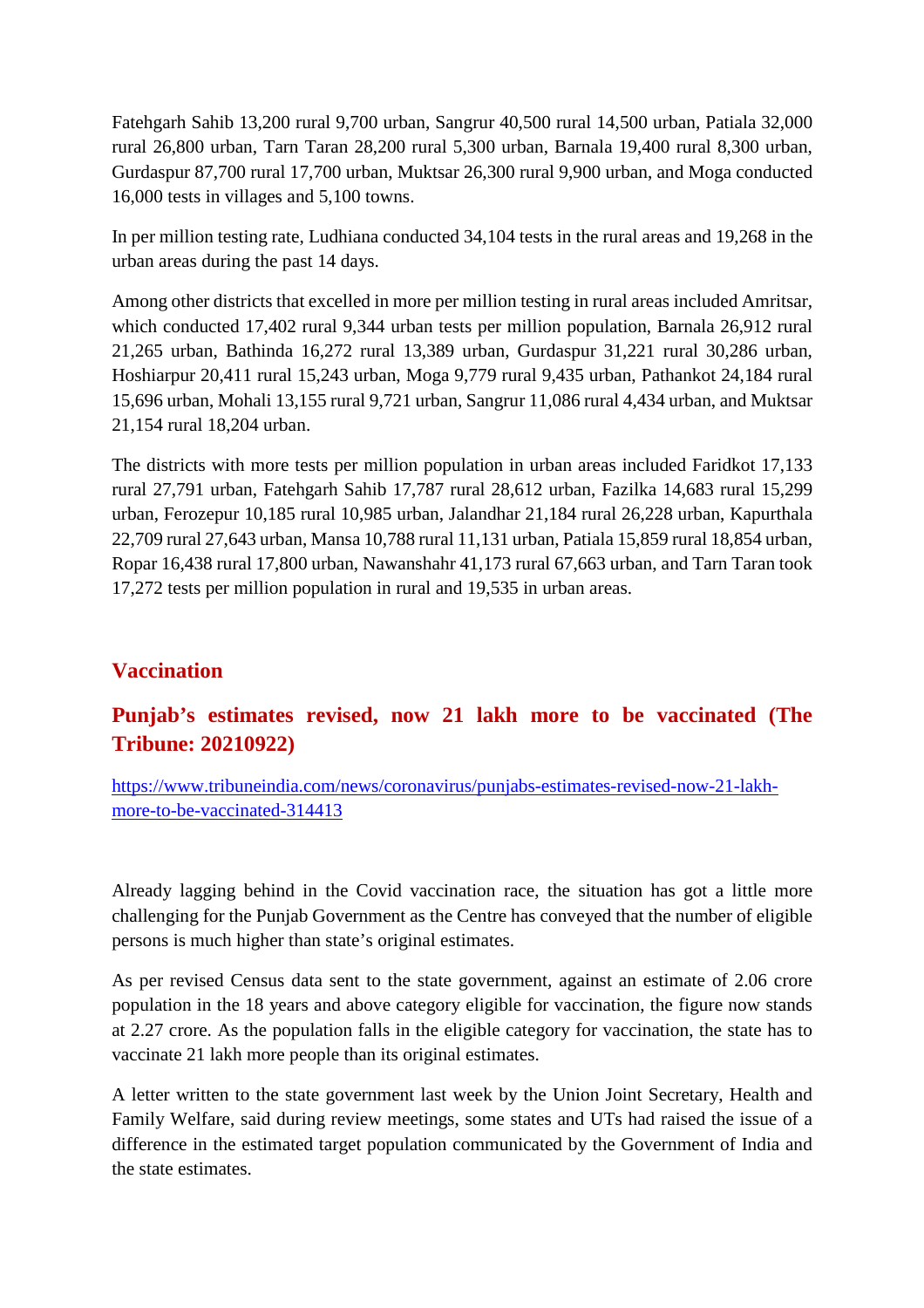Following this, the ministry had referred the issue to the Office of Registrar General & Census Commissioner, India, for inputs and corrections, if any, in the estimated population.

Based on the latest report, the number of age-specific population for Punjab has been revised. Now, 18 years and above population, which needs to be vaccinated, stands at 2,27,38,000. In age-wise break-up, population falling in the 18-44 years category is 1,38,13,000; 45-59 years 50,96,000; and 60 years and above 38,29,000.

So far, the state has administered 1.8 crore vaccine doses and just 42 lakh people have been fully jabbed.

Dr Rajesh Bhaskar, state nodal officer for Covid, said the state was fully equipped to administer five lakh doses every day. "If we get regular supply of vaccine, the increased estimate won't be a big problem," he said.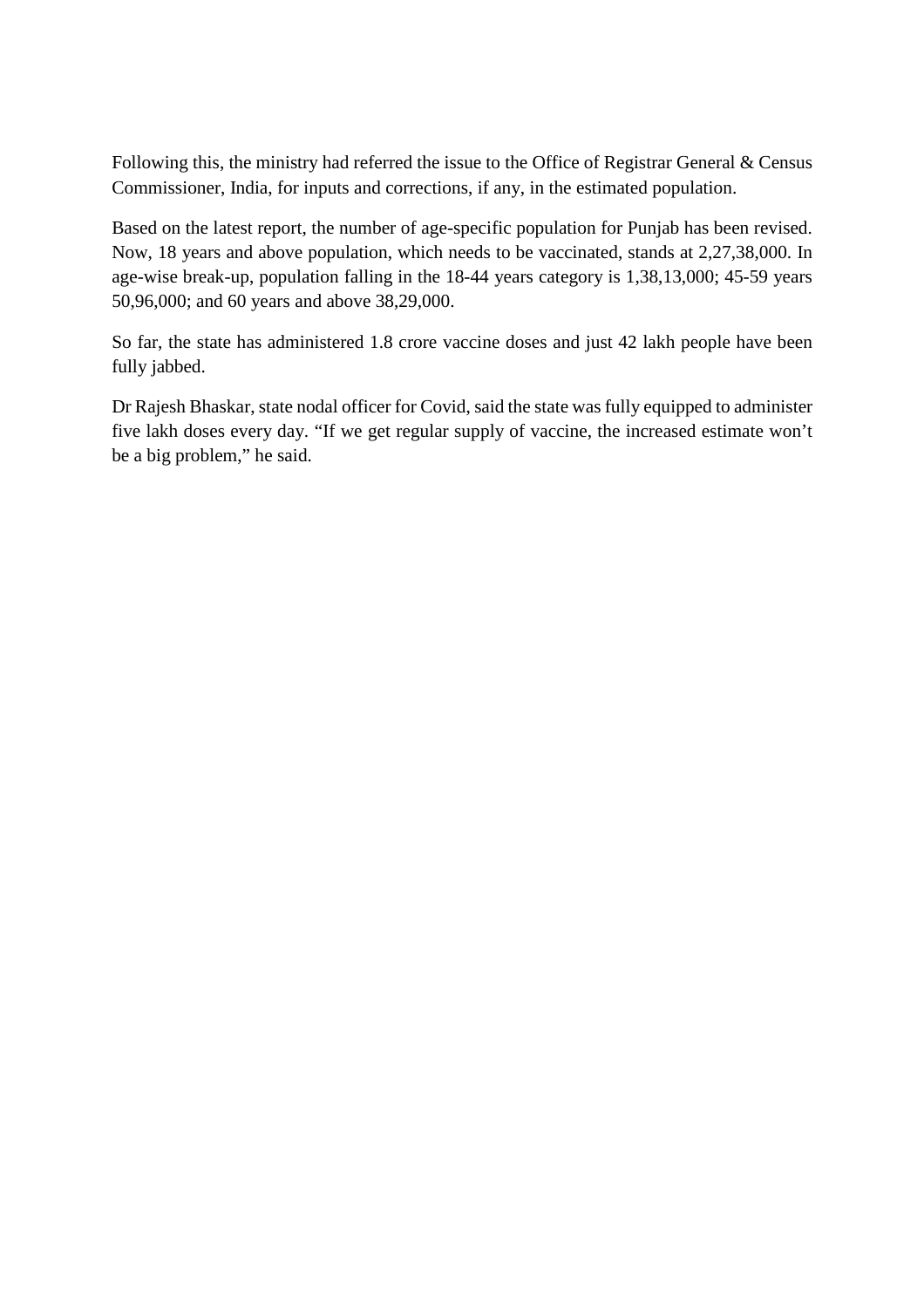# **COVID METER**

| <b>Active</b> | 304 |
|---------------|-----|
| <b>Deaths</b> |     |

# **DISTRICI-WISE COUNT**

| <b>DISTRICT</b>  | +VE      | <b>DEATHS</b> |
|------------------|----------|---------------|
| <b>SAS Nagar</b> | 8        |               |
| <b>Sangrur</b>   |          |               |
| <b>Amritsar</b>  | 3        | 1             |
| Pathankot        | 3        | 0             |
| Patiala          | 3        |               |
| <b>Total</b>     | 6,01,359 | 16,501        |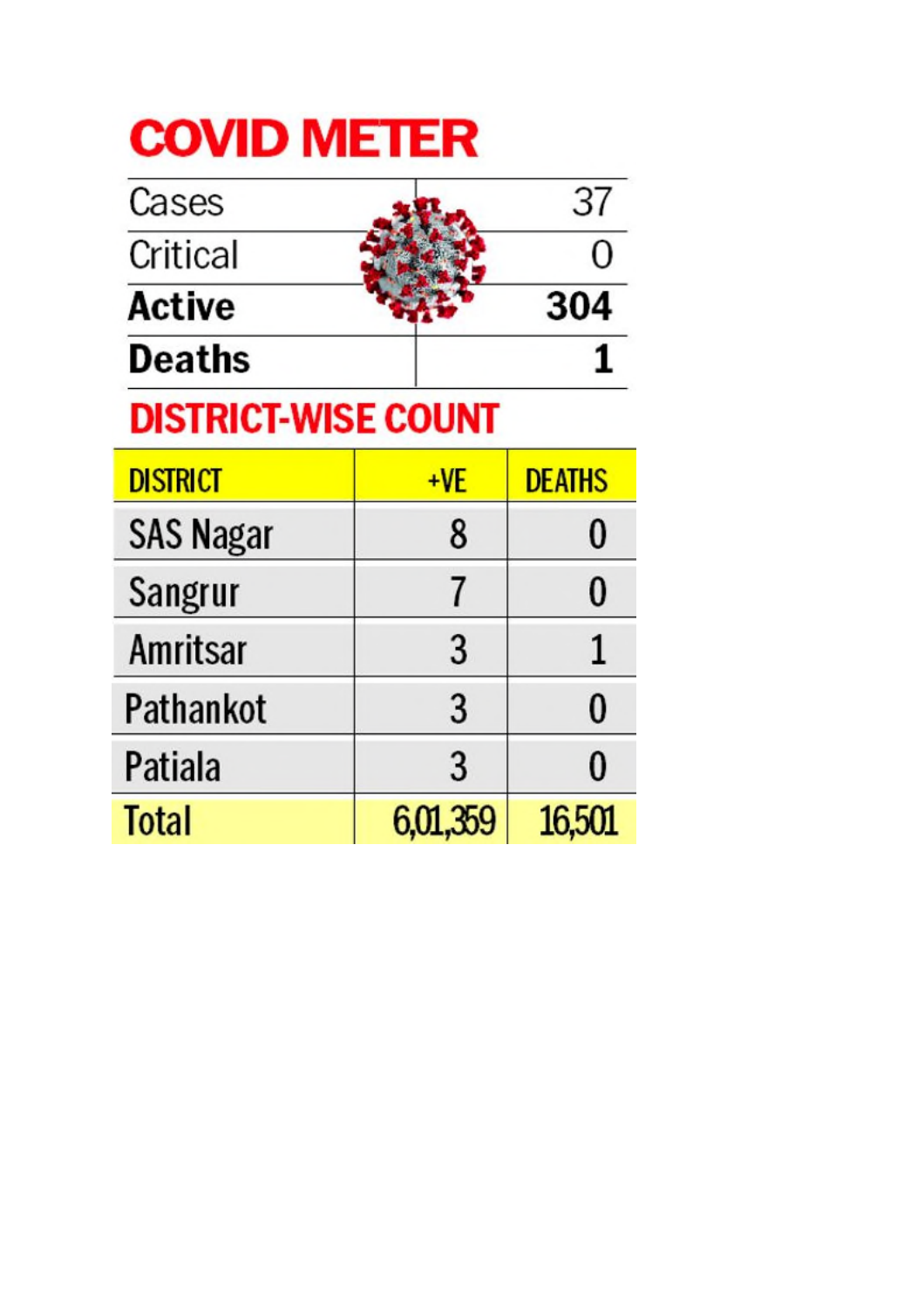#### **Urban-rural divide emerges in Covid-19 cases**

#### **Urban-rural divide emerges in Covid-19 cases in Punjab (The Tribune: 20210922)**

8 dists report more infections in towns, 13 see surge in villages

In what appears to be a new trend, an urban-rural divide has emerged wide and open in Covid cases reported in the state during the past 14 days, the government has confirmed.

Eight districts reported more cases from rural areas

13 districts recorded maximum infections from urban areas

Highest count of 42 cases from urban areas was registered in Mohali

Ferozepur reported maximum of 23 infections from rural areas

Lowest number of one case each from urban areas was recorded in Nawanshahr, Moga, and Mansa

Ropar reported the minimum of two cases from rural areas

While eight districts recorded more infections in towns, 13 districts saw higher count in villages, the official figures have revealed.

The analysis of region-wise positive patients conducted by the Health and Family Welfare Department, a copy of which is with The Tribune, showed that Ludhiana recorded five virus cases from urban areas while 15 from villages during the past 14 days.

While Mohali topped the state with the maximum count of 42 infections from urban areas, Ferozepur reported the maximum of 23 fresh cases from the villages.

The district-wise comparison indicated that Mohali reported 42 cases from urban and 10 from rural areas, Jalandhar 32 urban and 12 rural, Bathinda 29 urban 11 rural, Amritsar 28 urban 21 rural, Ferozepur 13 urban 23 rural, Pathankot 23 urban six rural, Hoshiarpur 13 urban 22 rural, Muktsar three urban 19 rural, Patiala 17 urban 13 rural, Gurdaspur eight urban 16 rural, Faridkot nine urban 15 rural, Ludhiana five urban 15 rural, Fazilka five urban 13 rural, Ropar eight urban two rural, Tarn Taran three urban seven rural, Fatehgarh Sahib six urban five rural, Kapurthala five urban six rural, Nawanshahr one urban five rural, Moga one urban four rural, Barnala two urban three rural and Mansa recorded one case from urban areas and three from rural areas in the past fortnight.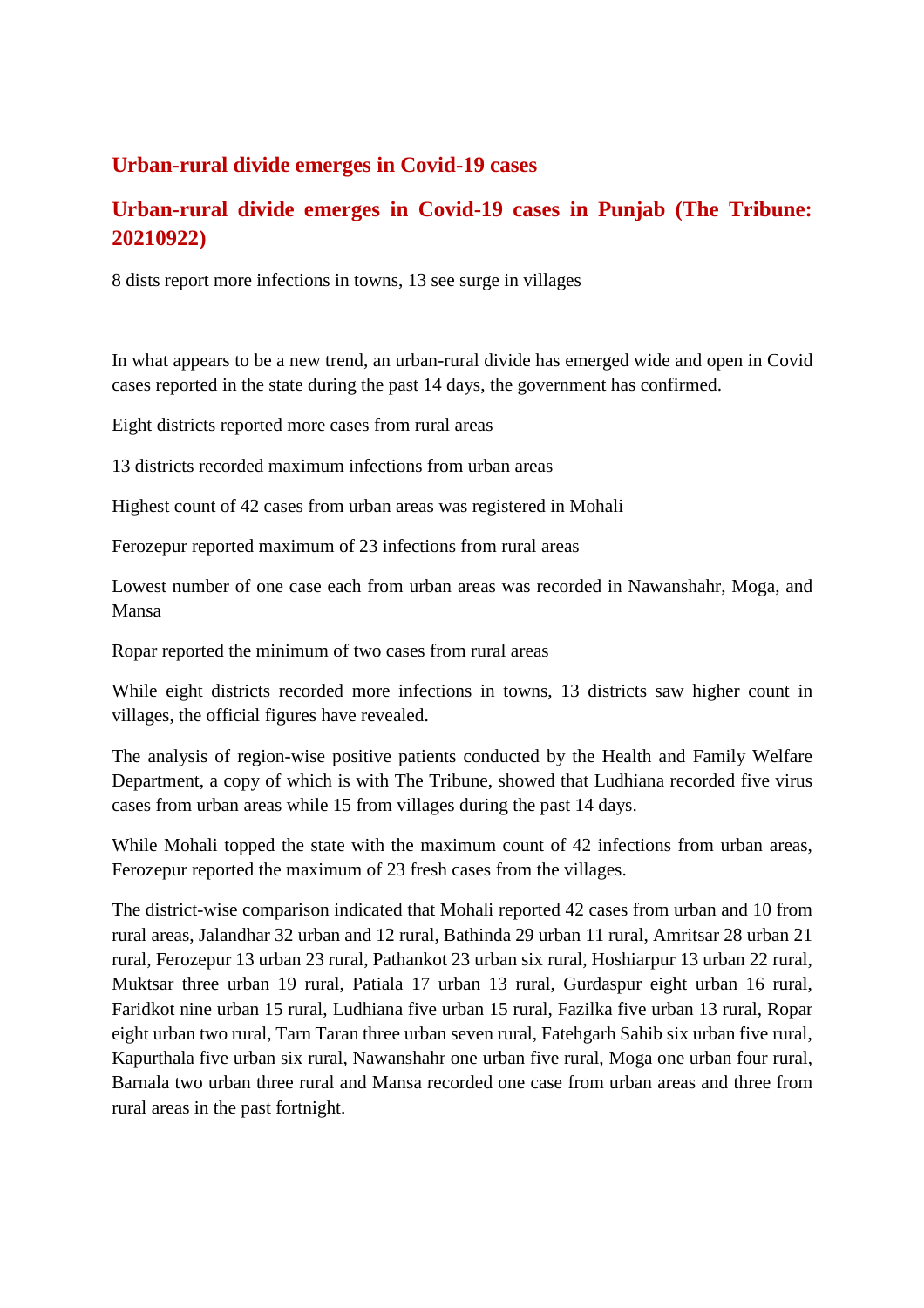#### **Vaccine diplomacy**

#### **UK's appalling bias against Covishield termed racist (The Tribune: 20210922)**

https://www.tribuneindia.com/news/editorials/vaccine-diplomacy-314339

Even as India is keen to help the global community by contributing to the Covax vaccine pool, the UK has struck a discordant note with its discriminatory travel rules under which Indians inoculated with Covishield would be treated as unvaccinated and would have to quarantine themselves for 10 days. - File photo

WITH the second wave of Covid-19 having ebbed considerably and the vaccination rate nearing a healthy average of 1 crore doses daily, India has decided to resume the export of surplus shots from October under the Vaccine Maitri programme. The vaccine diplomacy had kicked off soon after the vaccination drive was rolled out in mid-January. More than 90 countries were the beneficiaries of Made-in-India vaccines. The exports were stopped in April when the second wave intensified, even as several states were already grappling with vaccine shortage prior to the surge in cases. The Centre was accused of being overzealous in providing doses to other nations at the expense of domestic needs. Probably many lives could have been saved had vaccine production and supply issues been addressed well before this devastating wave peaked.

Though the government has assured that vaccinating India's citizens remains its top priority, it's vital to get the supply arithmetic right this time to prevent a shortfall in anticipation of the third wave. So far, less than one-fourth of the country's eligible population has received both doses. With the upcoming festival season set to witness overcrowding in public places and blatant disregard for Covid-appropriate behaviour, the focus should be on fully vaccinating as many citizens as possible at the earliest.

Even as India is keen to help the global community by contributing to the Covax vaccine pool, the UK has struck a discordant note with its discriminatory travel rules under which Indians inoculated with Covishield would be treated as unvaccinated and would have to quarantine themselves for 10 days. Manufactured by the Pune-based Serum Institute, the world's leading Covid vaccine producer, Covishield is simply a brand name of the AstraZeneca vaccine developed by Oxford University. Ironically, travellers from several countries who have received AstraZeneca shots can enter Britain without quarantine curbs if they meet certain conditions. There is no place for vaccine 'racism' in the global battle against the pandemic. After all, no one on the planet is safe until everyone is safe. The UK needs to do course correction on this count.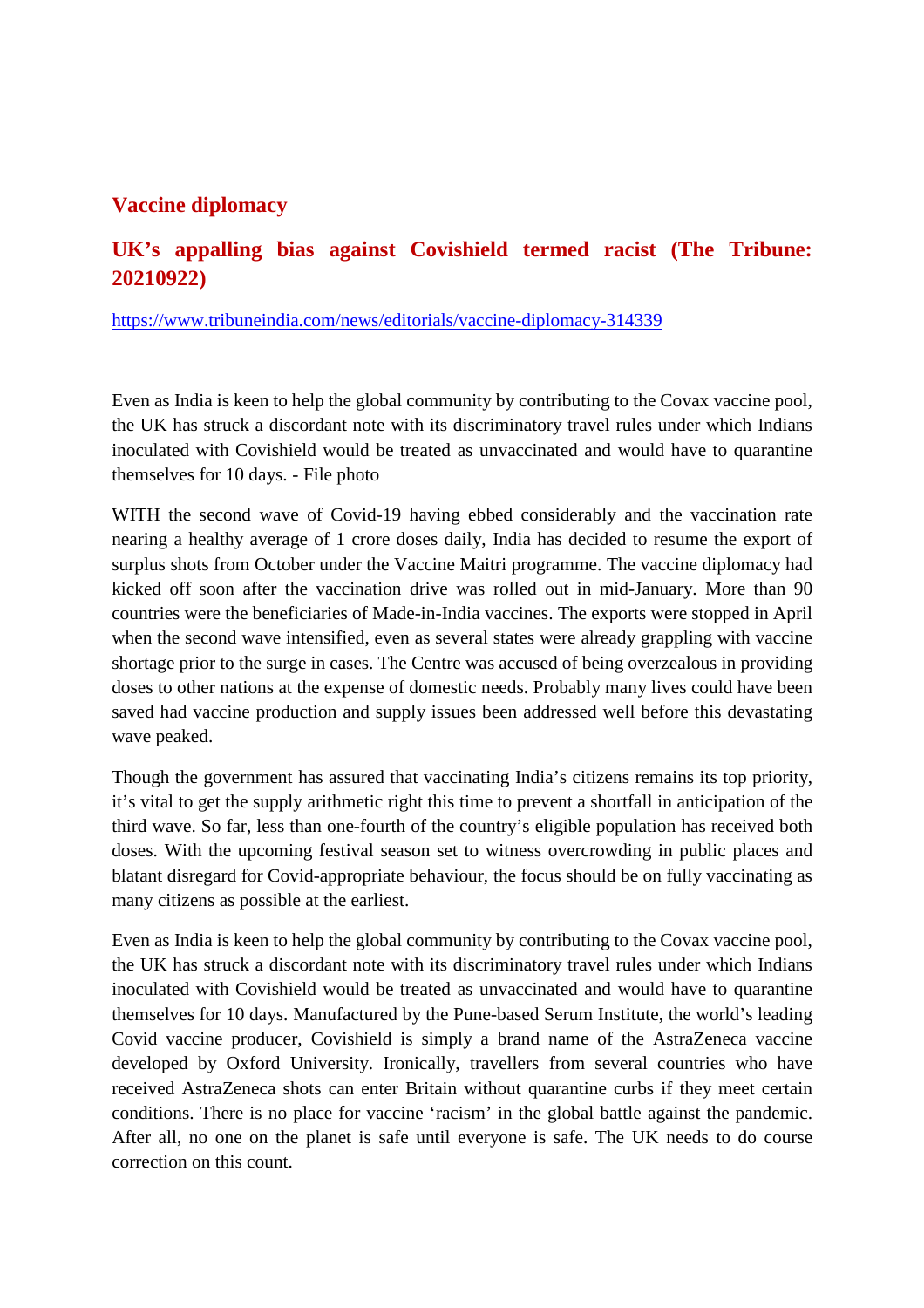#### **Biomedical waste dumping**

#### **Covid has caused surge in hazardous waste production (The Tribune: 20210922)**

https://www.tribuneindia.com/news/editorials/biomedical-waste-dumping-314391

#### Biomedical waste dumping

NEWS of heaps of biomedical waste being dumped in the open by hospitals in Hisar is shocking but not surprising — if you go around any large town or city in India, you'd find medical waste discarded close to hospitals, including PPE kits, syringes, gloves, face masks and used medicines. - File photo

NEWS of heaps of biomedical waste being dumped in the open by hospitals in Hisar is shocking but not surprising — if you go around any large town or city in India, you'd find medical waste discarded close to hospitals, including PPE kits, syringes, gloves, face masks and used medicines. Residents of different locations in New Delhi, Chennai, Kolkata, Mumbai and Bengaluru have been crying foul over rising heaps of medical waste being dumped in the open. The situation is replicated in the smaller cities, and the Hisar residents are not the first ones to raise a stink over this — similar reports have been coming from other cities in the region such as Gurugram, Ludhiana, Patiala, Jalandhar, Mohali, Panipat and even the non-elite parts of Chandigarh.

Covid-19 has caused a big increase in the biomedical waste production. Before the pandemic struck, India produced around 600 tonnes of biomedical waste a day. In May, when the second wave was at its peak, the country produced 203 tonnes of Covid-related waste per day, ie, a 33% increase over the pre-pandemic figures. The surge in the number of cases has led to a corresponding surge in the generation of hazardous material — all medical gear and safety devices used in the identification of infected persons and their treatment are treated as extremely hazardous.

On paper, India should be able to handle the additional burden of Covid-related waste: Early this year, the Central Pollution Control Board said the country's 198 biomedical waste treatment facilities — plus such facilities in hospitals — can treat 826 tonnes of biomedical waste per day, which is more than the May peak of 800 tonnes. The dumping of biomedical waste in the open, however, suggests that such figures could be inaccurate and all waste is not accounted for. Moreover, 22 of the 35 states and UTs generate more biomedical waste than they are equipped to treat. The solution lies in creating new biomedical waste treatment facilities in regions where they're needed desperately, and using a carrot-and-stick policy to make hospitals follow the guidelines on waste disposal.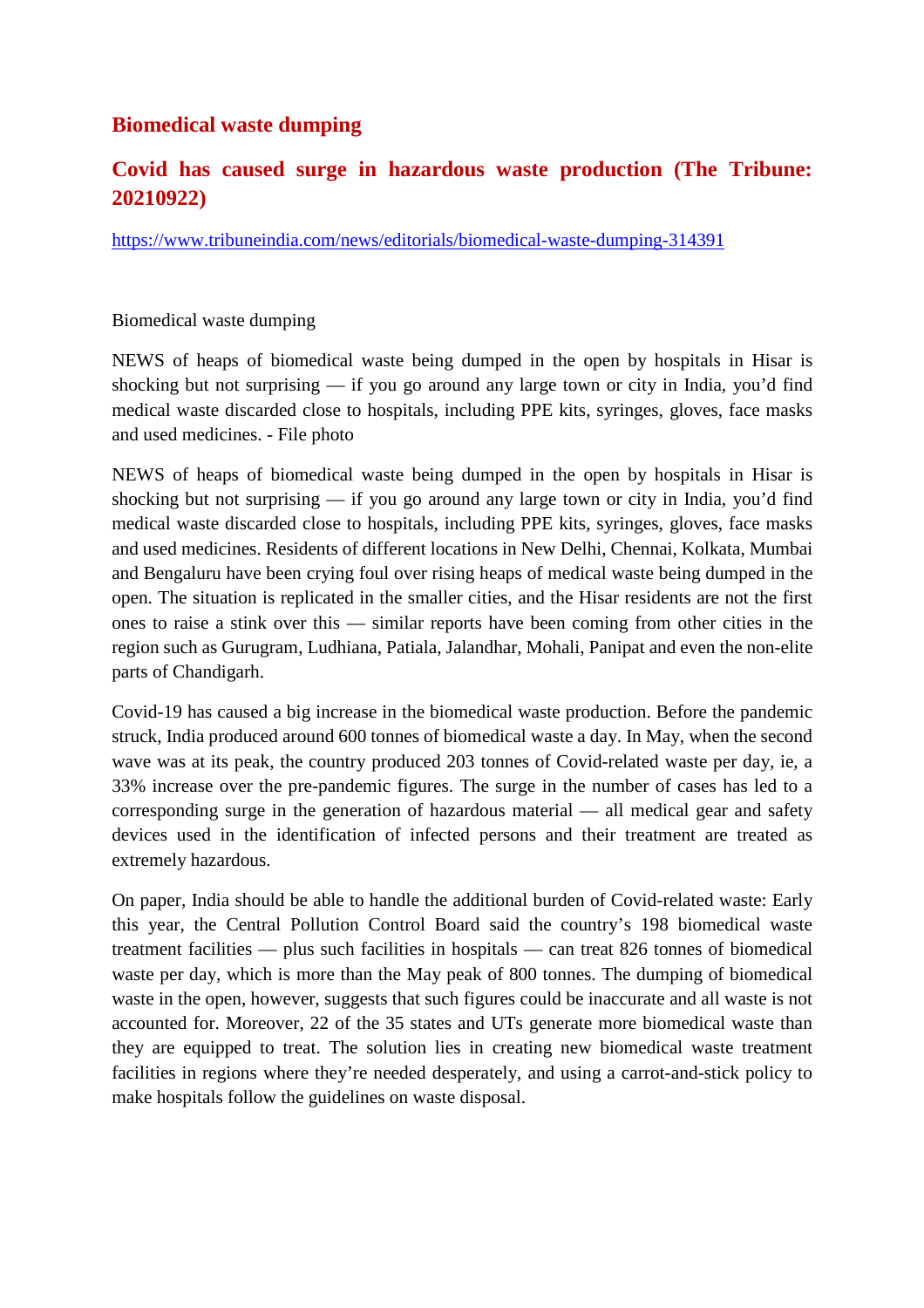#### **UK vaccine rule is 'discriminatory'**

#### **India says UK vaccine rule is 'discriminatory' (Hindustan: 20210922)**

**https://epaper.hindustantimes.com/Home/ArticleView**



External

affairs minister S Jaishankar with British foreign secretary Liz Truss in New York on Tuesday. ANI

India on Tuesday urged the UK to change a policy requiring visiting Indian nationals to quarantine even if they are fully vaccinated, describing it as "discriminatory".

The issue was raised by external affairs minister S Jaishankar during a meeting with his British counterpart Liz Truss on the margins of the UN General Assembly in New York late on Monday.

The issue of vaccine certification has emerged as a fresh irritant in bilateral ties as Indian nationals who have received both doses of Covishield, the local variant of Britain's AstraZeneca vaccine, will be considered as unvaccinated and will have to quarantine for 10 days under new British travel rules that will come into effect from October 4.

Foreign secretary Harsh Shringla told a media briefing on Tuesday that India could consider imposing "reciprocal measures" against countries that don't accept the country's vaccine certification.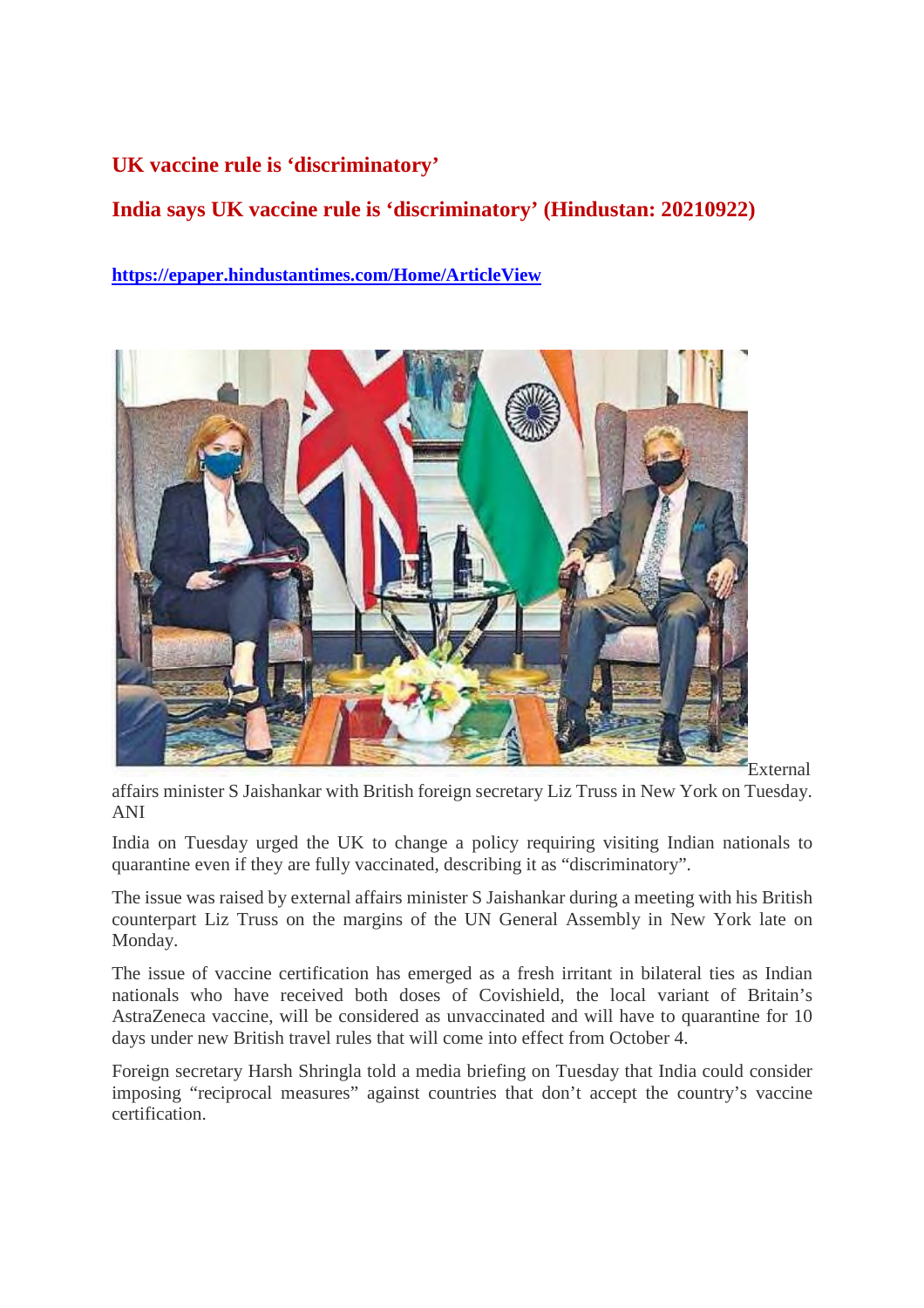The basic issue, Shringla said, is that Covishield is a licensed product of a UK company that is manufactured in India, and five million doses of the vaccine have even been supplied to Britain at the request of the UK government, and used by the National Health Service.

"Therefore, non-recognition of Covishield is a discriminatory policy and does impact on those of our citizens travelling to the UK," he said.

"Urged early resolution of quarantine issue in mutual interest," Jaishankar tweeted after his meeting with Truss.

Shringla said the minister raised the issue "strongly" with Truss and was given certain assurances "that this issue would be resolved".

The UK said on Monday it is working with India on the recognition of Covid-19 vaccine certification issued by Indian authorities following criticism of the new travel restrictions, suggesting that the recognition of the certificates themselves is an issue to be worked out.

A British high commission spokesperson said: "We are engaging with the government of India to explore how we could expand UK recognition of vaccine certification to people vaccinated by a relevant public health body in India."

The new UK rules, which were unveiled on Friday, were described by Britain as an effort to change the current "red, amber, green traffic light system" to a single red list of countries and "simplified travel measures" for arrivals from around the world.

Under the rules, only people who have got both shots of a double dose vaccine such as the Oxford-AstraZeneca, Pfizer or Moderna or the single shot Janssen vaccine "under an approved vaccination program in the UK, Europe, US or UK vaccine programme overseas" will be considered fully vaccinated. People who have received these jabs in Australia, Antigua and Barbuda, Barbados, Bahrain, Brunei, Canada, Dominica, Israel, Japan, Kuwait, Malaysia, New Zealand, Qatar, Saudi Arabia, Singapore, South Korea or Taiwan will also be considered fully vaccinated, the UK added.

UK recognises the Oxford-AstraZeneca vaccine that is marketed by AstraZeneca as Vaxzevria, but not Covishield. In August, phase 2 /3 trials by Serum Institute of India established the bioequivalence between the doses. The findings of the trial was released as preprint by The Lancet.

Congress MP and former minister Shashi Tharoor said he had cancelled a planned book tour of Britain to protest against the rules. "It is offensive to ask fully vaccinated Indians to quarantine," he said.

Shringla said India had offered some partner countries the option of mutual recognition of vaccine certification.

"Obviously, as we go along, we will have to see how it goes. But if we don't get satisfaction, we would be within our rights to impose reciprocal measures," he said.

Shringla said the Covid-19-related travel restrictions of the US policy had been gradually liberalised and India's category within the American policy had been upgraded. He noted, for instance, that visas for Indian students were being speeded up by the US.

Going forward, a number of Indian professionals are expected to be given American visas and it was "positive news" that fully vaccinated people would be allowed to travel to the US, he said.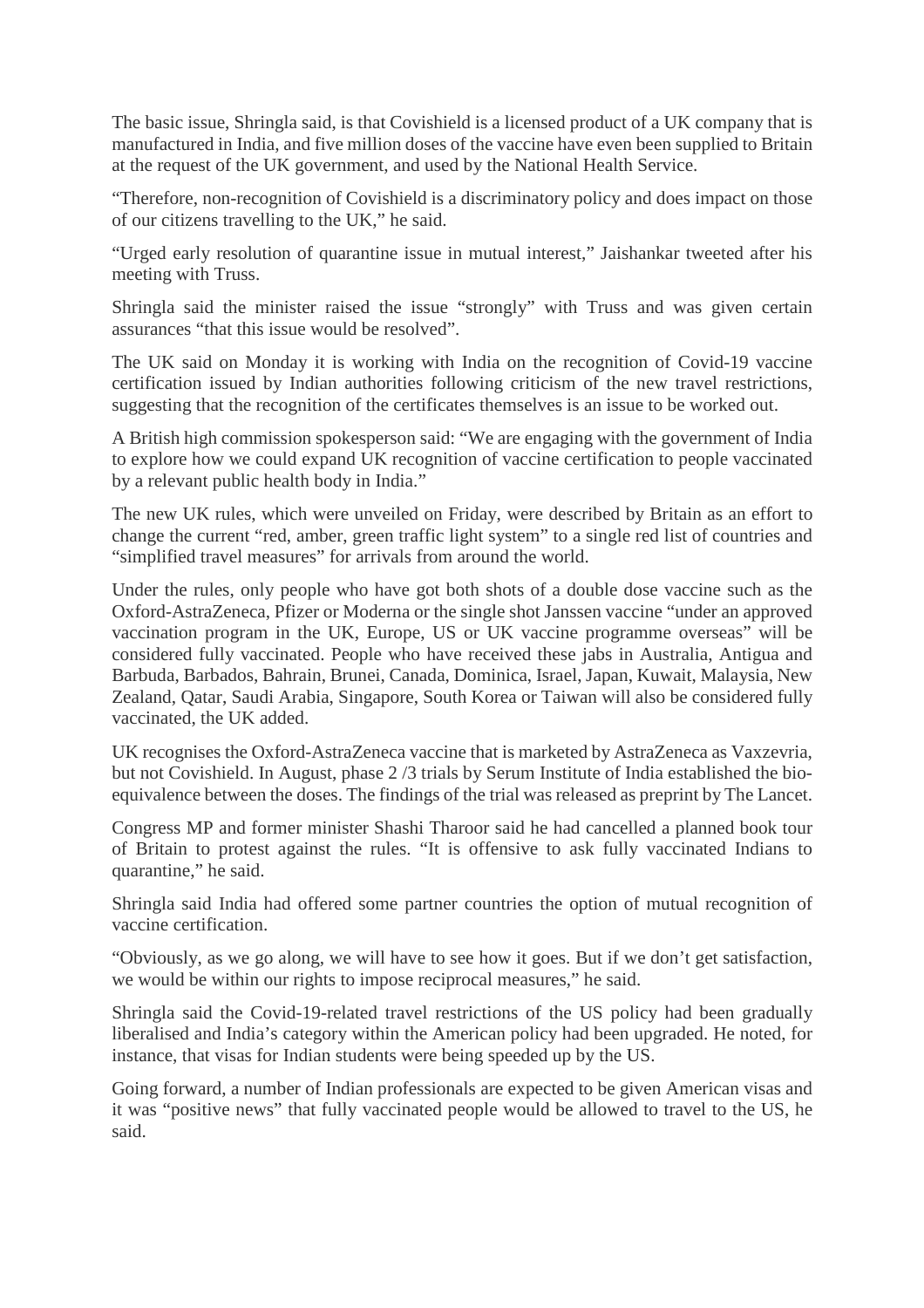The Indian side was especially upset by the new rules as vaccination-related travel restrictions had been repeatedly taken up with the UK at the highest levels, including by Shringla and Jaishankar, in recent months.

Experts have weighed in on the controversy, urging regulatory authorities around the world to accept the World Health Organization's emergency use listing to recognise coronavirus vaccines.

"We cannot have multiple \*classes\* of vaccines for travel. The Multilateral Leaders Task Force 'calls on all regulatory authorities around the world to...support the acceptance of the WHO Emergency Use Listing procedure'," Gita Gopinath, the chief economist at the International Monetary Fund, said in a tweet on Saturday, a day after the UK's new rules were announced.

#### **Vaccines (The Asian Age: 20210922)**

http://onlineepaper.asianage.com/articledetailpage.aspx?id=15849479



Govt bends to apex court over filling vacancies in law tribunals

#### **Vegan foods**

#### **FSSAI launches logo for vegan foods; know more about it here (The Indian Express: 20210922)**

https://indianexpress.com/article/lifestyle/food-wine/fssai-launches-vegan-logo-foodmansukh-mandaviya-label-crueltyfree-7526332/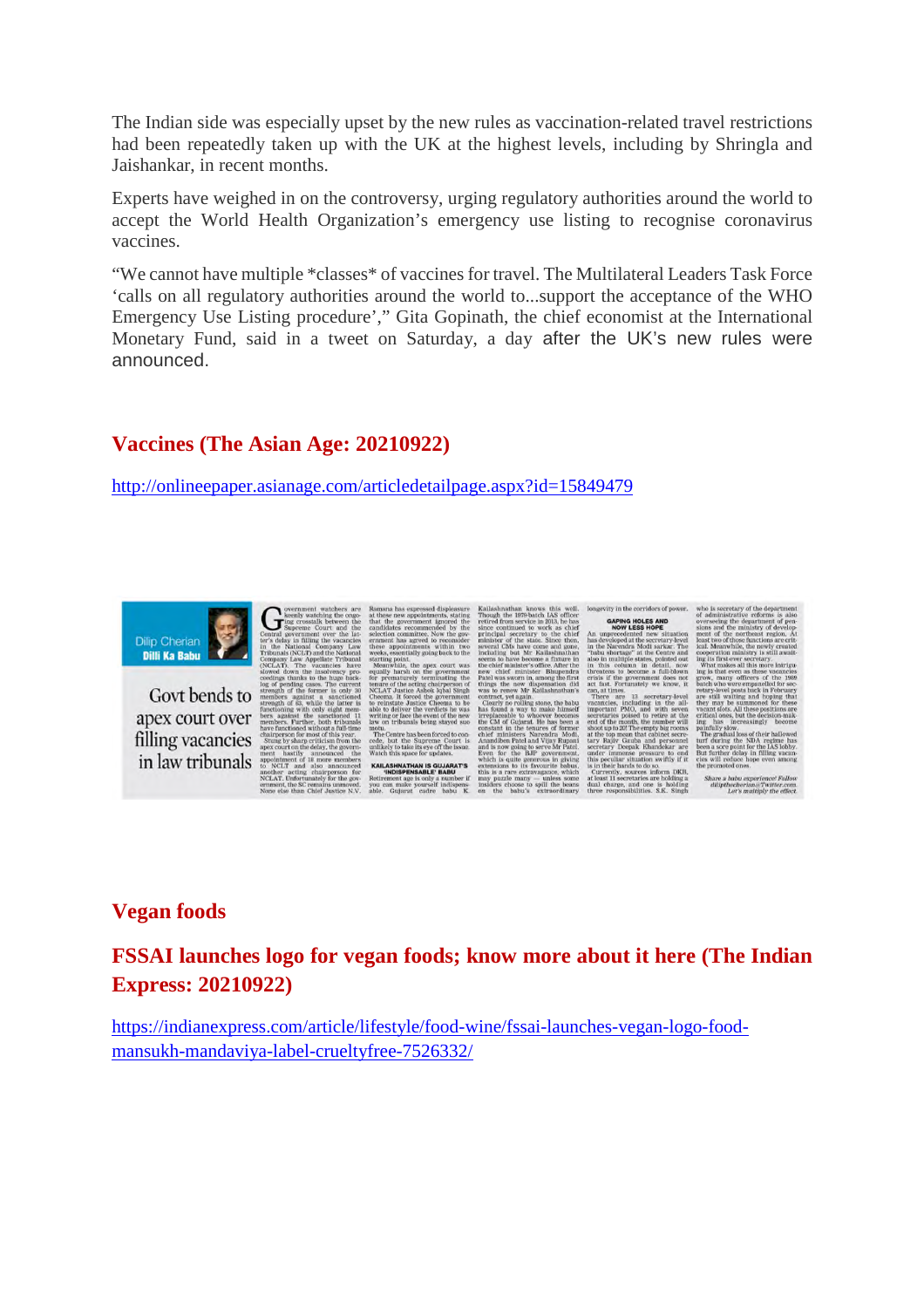In a Twitter post, Union Health Minister Mansukh Mandaviya introduced the logo and said, "@FSSAIIndia launched a logo for vegan foods to help consumers easily identify and differentiate from non-vegan foods. This will empower the people to make informed food choices"

veganHere's the new vegan logo launched by FSSAI. (Source: FSSAI/Twitter; designed by Abhishek Mitra)

Considering the rise in veganism and, as such, the consumption of vegan food products, the Food Safety and Standards Authority of India (FSSAI) has introduced a new logo to "help consumers easily identify and differentiate from non-vegan foods."

The new green-coloured logo has a 'V' inscribed (in the middle of a square box) with a small plant on top of it and vegan written at the bottom. The design is such, informed FSSAI, that it resonates with the current logo (that has a dot in the middle of a square) for vegetarian and nonvegetarian products.

ALSO READ |Healthy eating: Four plant-based foods you can add to your diet

In a Twitter post, Union Health Minister Mansukh Mandaviya introduced the logo and said, "@FSSAIIndia launched a logo for vegan foods to help consumers easily identify and differentiate from non-vegan foods. This will empower the people to make informed food choices.

FSSAI already has logos for vegetarian and non-vegetarian products, which are dots in green and brown colours, respectively.

"Earlier, we had logos for vegetarian (green dot) and non-vegetarian foods (brown dot). We have a growing movement towards veganism, so, we have come out with a vegan logo," FSSAI CEO Arun Singhal told ANI while launching the logo.

#### **Hormonal belly'**

#### **What is 'hormonal belly' and what can you do about it? (The Indian Express: 20210922)**

https://indianexpress.com/article/lifestyle/health/hormonal-belly-signs-cure-ab-belly-fat-dietfitness-7513569/

Finding it difficult to lose belly fat? Dr Sushruta Mokadam explains why it could be so

belly fatFind out why fat around the belly is not reducing. (Source: Getty Images/Thinkstock)

Many people work out really hard to lose belly fat and weight. As such, they try every possible means — from rigorous exercises to diets. But sometimes, despite doing all this and much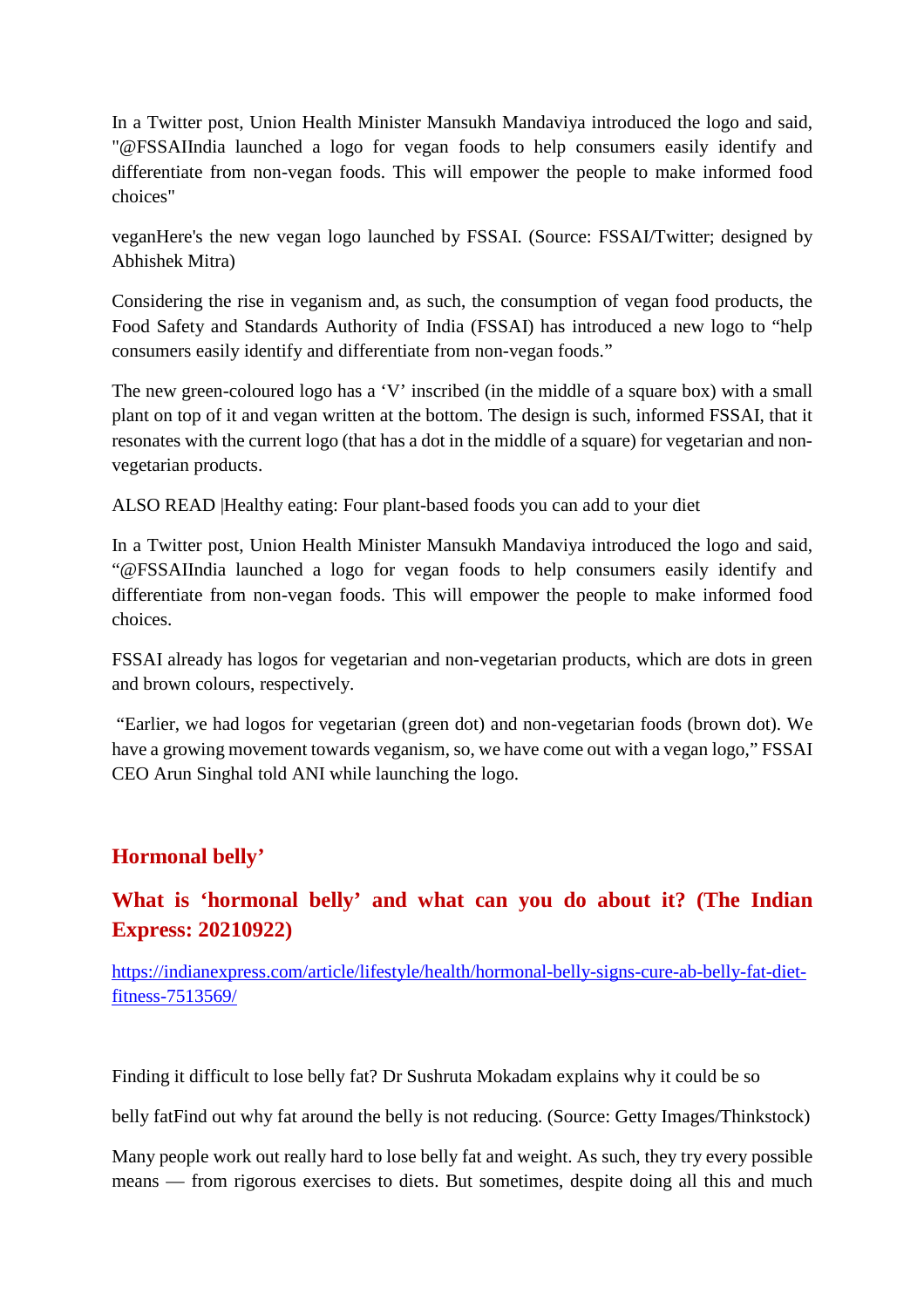more, some find it difficult to lose fat, especially from the belly region. This, experts said, indicates that the hormones — that regulate regulate various functions in the body along with metabolism, stress, hunger, and sex drive — may be creating havoc.

"Due to fluctuation in the hormonal levels, there could be a deficiency in certain hormones which could lead to belly bulge becoming more prominent. This, in turn, can be called a hormonal belly," said Dr Sushruta Mokadam, senior consultant obstetrician and gynaecologist, Motherhood Hospital, Kharadi, Pune.

As per the expert, there are several hormone-associated conditions that can make you pack pounds around the belly region, like underactive thyroid, Polycystic ovary syndrome (PCOS), and menopause. Hormonal imbalances can also occur because of obesity, stress, or medications.

world liver day, liver transplant, liver, symptoms for infection after liver transplant, why to undergo liver tansplant, liver transplant, indian express, indian express news Pay close attention to your hormones too when aiming to lose weight. (Photo: Pixabay)

Here are a few vital signs that you need to watch out for

Not feeling satisfied even after having a meal

If this happens frequently then it means the sex hormones are indirectly impacting those hormones that help regulate metabolism — estrogen and testosterone. Low estrogen levels make you feel hungry even after having a meal owing to the impact of estrogen on leptin. Notably, high leptin levels are problematic.

Being stressed all the time

Every time you're stressed, your adrenal glands release cortisol to help your body respond promptly. In case you are stressed all the time, your adrenal gland will not even realise that it's producing more cortisol than your body needs. Furthermore, high levels of cortisol raise heart rate, blood pressure, and even blood sugar. Not only this, too much cortisol tends to increase abdominal fat.

"Low estrogen levels can be seen owing to excessive exercise, not eating properly, or pituitary gland problems. When estrogen levels dramatically go down then one may gain more weight around the belly," said Dr Mokadam.

What can be done?

"Speak to an expert who will guide you regarding this," said Dr Mokadam.

Delhi News

Following court rap in riot cases, police constitute special teams for pending investigations

Delhi wakes up to gloomy skies; IMD predicts moderate rainfall in NCR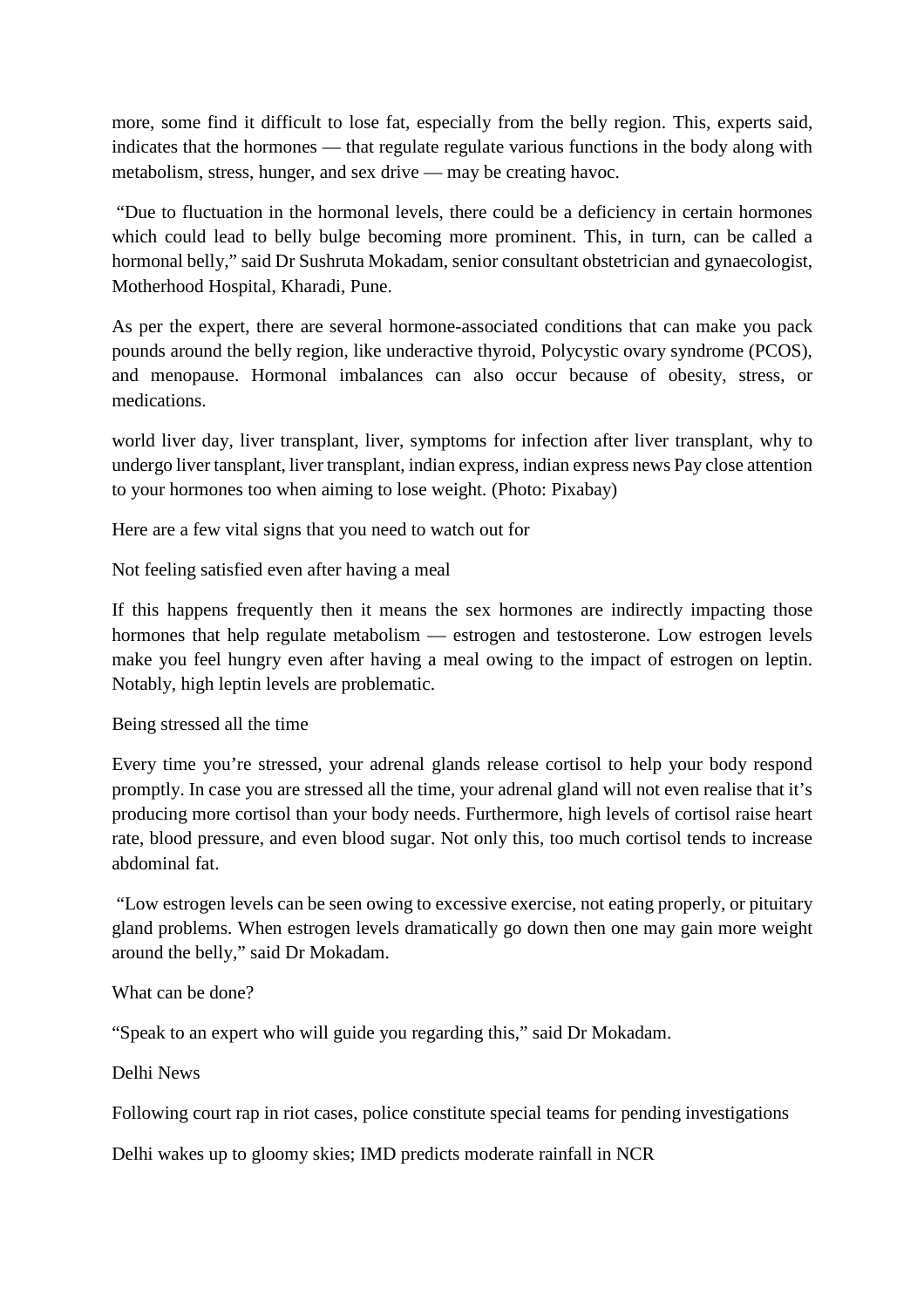AIIMS extends timings for collecting blood samples

For more lifestyle news, follow us on Instagram | Twitter | Facebook and don't miss out on the latest updates!

 $\bigotimes$  The above article is for information purposes only and is not intended to be a substitute for professional medical advice. Always seek the guidance of your doctor or other qualified health professional for any questions you may have regarding your health or a medical condition.

#### **Health benefits of smoothie bowls**

#### **What are the health benefits of smoothie bowls? (The Indian Express: 20210922)**

https://indianexpress.com/article/lifestyle/food-wine/health-benefits-smoothie-bowls-healthybreakfast-option-7525608/

To understand how your body will react to the smoothie bowl, you will need to consume it at least three times a week

smoothie bowl, what are smoothie bowl, how to make a smoothie bowl, health benefits of smoothie bowl, smoothie bowl for breakfast, healthy breakfast option, healthy eating, indian express newsMaking a smoothie bowl is easy if one uses the right ingredients like apple, banana, chikoo and dairy. (Photo: Getty/Thinkstock)

It is said that breakfast is the most important meal of the day, which should ideally never be skipped. In the pandemic, there has been a sudden change in people's eating habits, with them opting for healthier and more nutritious food.

While breakfast looks different in different parts of the world, it is most eclectic in India, where there are so many food choices: from fruits and juices, to oats, Indian staples like poha, idli, dosa, parathas, etc.

Amid all this, there is a new interest in something called 'smoothie bowls', which is packed with health benefits and is known to make a person feel fuller for a longer period of time.

ALSO READ |Healthy eating: Four dessert recipes for this festive season

According to Samrat Reddy, the founder and managing director of Drunken Monkey, a smoothie chain in India, smoothie bowls are not just a healthy replacement, but a lifestyle. "Swap your regular oats breakfast with a smoothie bowl and turn on the nutrient powerhouse in your body. Hydrate yourself with the abundant fibres in farm-fresh fruits and vegetables, and stay fit with power-packed smoothie bowls," he says.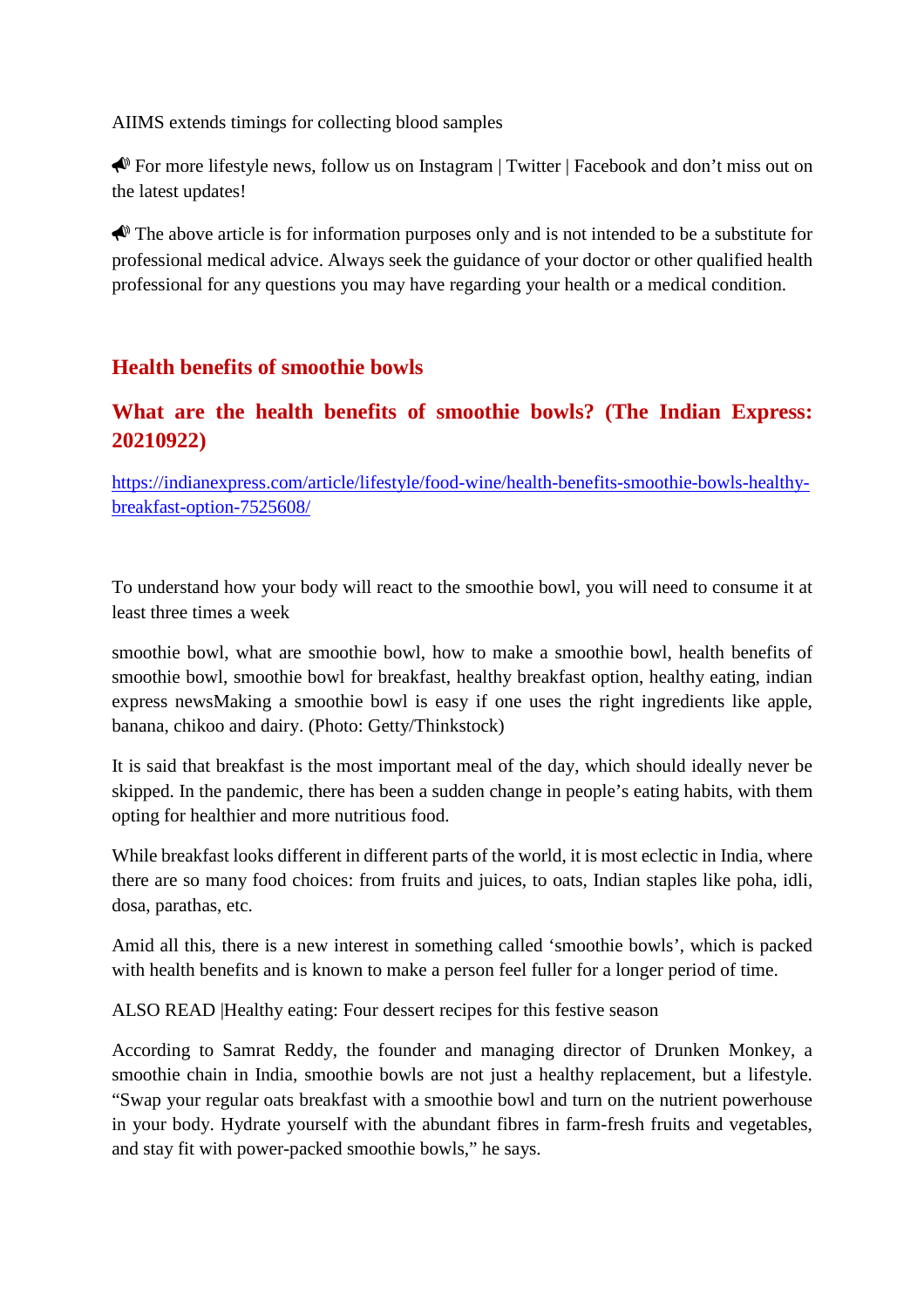How to make one?

Reddy says making a smoothie bowl is easy if one uses the right ingredients like apple, banana, chikoo and dairy, which will "provide your body with vitamins, calcium, iron and potassium manganate, and will also be great for your skin, eyes and bones".

#### **COVID-19 vaccine exports**

#### **A welcome decision: on COVID-19 vaccine exports (The Hindu: 20210922)**

https://www.thehindu.com/opinion/editorial/a-welcome-decision-on-ramping-up-of-vaccineproduction/article36598635.ece

Vaccine production must be ramped up to sustain exports and meet domestic demand

In a welcome move to address the huge vaccine inequity globally, India will,

#### **COVID-19 vaccine**

## **India's decision to resume COVID-19 vaccine shipments important development: WHO chief (The Hindu: 20210922)**

https://www.thehindu.com/news/national/indias-decision-to-resume-covid-19-vaccineshipments-important-development-who-chief/article36603223.ece

India had stopped the export of COVID-19 vaccines after the second wave of the pandemic hit the country in April this year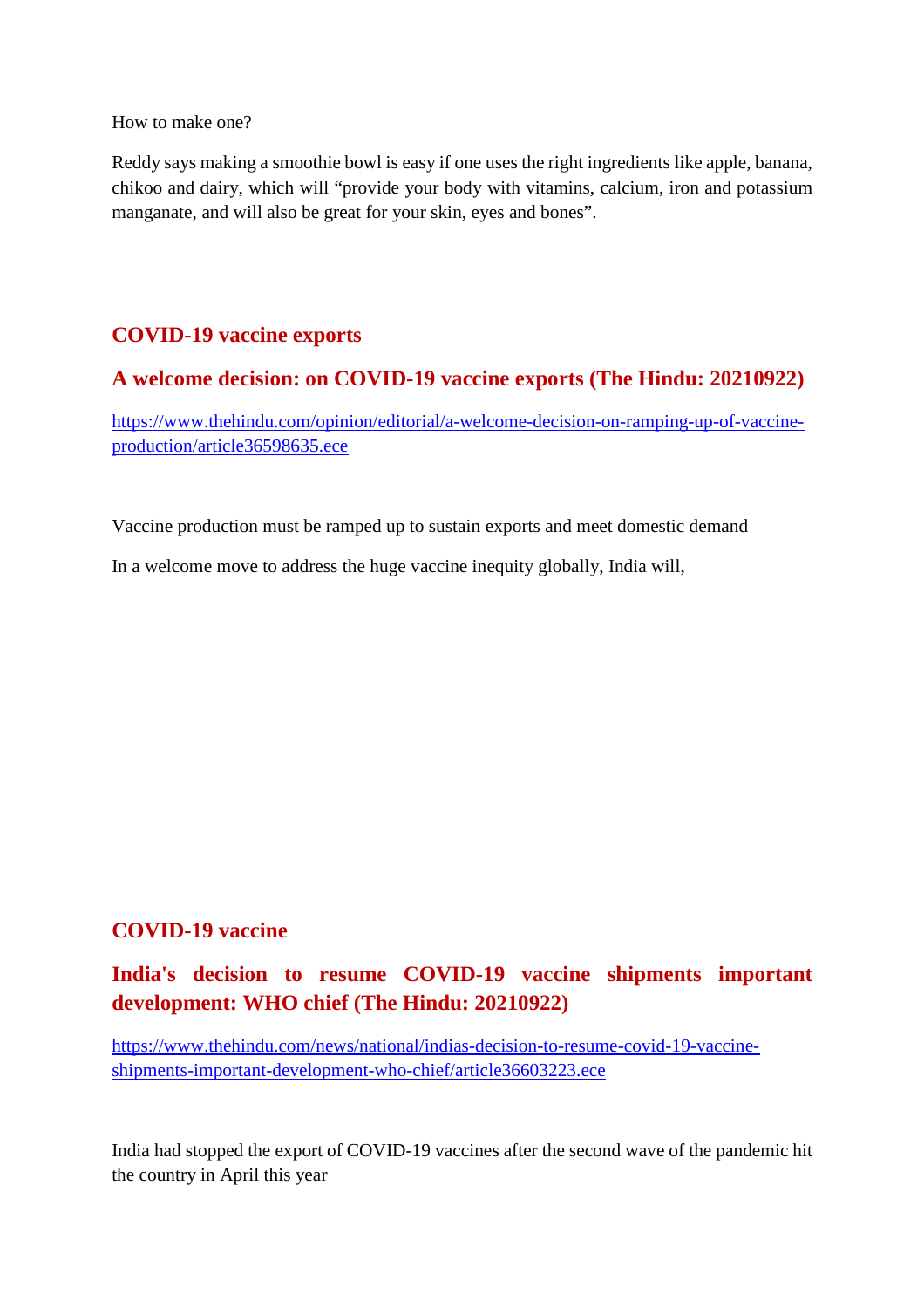World Health Organization chief Tedros Adhanom Ghebreyesus has hailed India's decision to resume COVID-19 vaccine exports as an "important

#### **Herbal cigarettes**

#### **Can herbal cigarettes be harmful? (The Hindu: 20210922)**

https://www.thehindu.com/sci-tech/health/no-tobacco-but-herbal-cigarretes-are-just-as-badfor-your-health/article26496284.ece

When in cigarettes, yes, say doctors

Given the 'nature-wellness' age we live in, it's hard not to hear 'organic' or 'herbal' and immediately associate them with good health. The cigarette

#### **कोिवशीड**

#### **कोिवशीड को मायता न देनेपर भारत नेिटेन को चेताया (Hindustan: 20210922)**

https://epaper.livehindustan.com/

सीरम 22 करोड़ खरुाक देगा

सीरम इंस्टीट्यूट ऑफ इंडिया (एसआईआई) ने सरकार को बताया है कि वह उसे कोविशील्ड की करीब 22 करोड़ खुराक अक्तूबर में उपलब्ध करा सकेगा। केंद्र ने 'टीका मैत्री ' कार्यक्रम के तहत चौथी तिमाही में अतिरिक्त टीकों का निर्यात फिर से शुरू करने की घोषणा की है। ब्योरा

फाइजर से टीका खरीद नहीं

भारत सरकार फाइजर/बायोएनटेक और माडर्ना से कोरोना टीका नहीं खरीदेगी। सूत्रों के मुताबिक भारत ने किफायती और आसानी से स्टोर होने वाले घरेलू टीकों के उत्पादन में वृद्धि के मद्देनजर यह निर्णय किया है। सरकार ने टीकों के दुष्प्रभाव पर कानूनी सुरक्षा के अनुरोधों को भी मानने से इनकार िकया ह।ै

नई िदली | िवशेष संवाददाता

भारत ने ब्रिटेन में कोविशील्ड टीके को मान्यता नहीं देने वाली नीति को लेकर कड़ी चेतावनी दी है। भारत सरकार ने कहा कि यह मसला जल्द नहीं सुलझा तो वह भी ऐसा कदम उठा सकता है। ब्रिटेन में नए नियमों के तहत कोविशील्ड टीका लगवा चुके लोगों का टीकाकरण नहीं माना जाएगा और उन्हें क्वारंटाइन में रहना होगा।